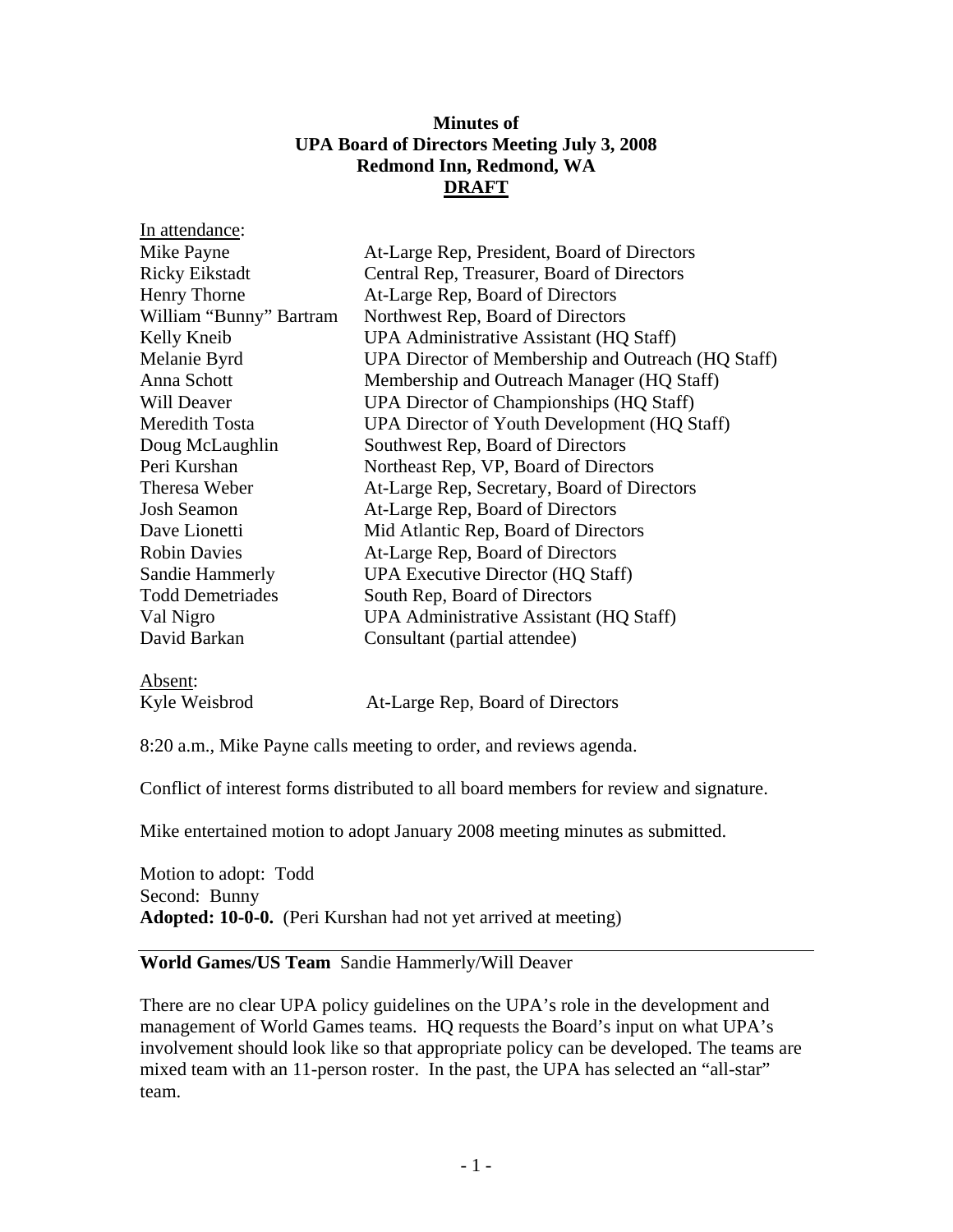# *Discussion*

Past problems may have related to lack of clear definition of the relationship between the coach and UPA administration.

World Games provide a huge opportunity for UPA to assert itself as the steward of US Ultimate and provide structure for the process.

World Games provide an opportunity to promote Ultimate in the world of sport.

This is the only international multi-sport event that US Ultimate participates in. Representatives of the IOC attend the event. IWGA (International World Games Association) covers expenses for athletes, once they arrive at the venue and IWGA sets the number of player slots each sport gets.

WFDF is the main organizing body for this, so our main goal may be to win rather than showcase UPA process.

WG is an opportunity to bring greater credibility to the sport.

# Questions for discussion (bullets represent Board feedback):

1. What is the Board's vision for UPA participation in this event and its impact on the future of US Ultimate?

- We always make decisions based on what is best for the players. Do we here make decisions for the benefit of the fans?
- Positive associations for "Team USA" brand
- Legitimize UPA and its services
- Sport of Ultimate gains notoriety and credibility

2. What is the vision for the World Games as a spring board to the Olympics? Is this where we want to take the sport? Is this the pathway we all agree is the best way to get there?

- This may not be strong vehicle to get to Olympic Games. Not a direct goal of participation.
- Initially we thought being part of an event like this was the only way. Has this changed?
- Other sports that are not part of World Games have made it into the Olympics.
- Olympics are a long way off. May be a conversation for 10 years from now. Need 78(men) 52(women) countries participating in sport to be considered for Olympics. We currently have 42 men's teams.
- How we conduct ourselves at World Games may help set us up for future involvement in international competition.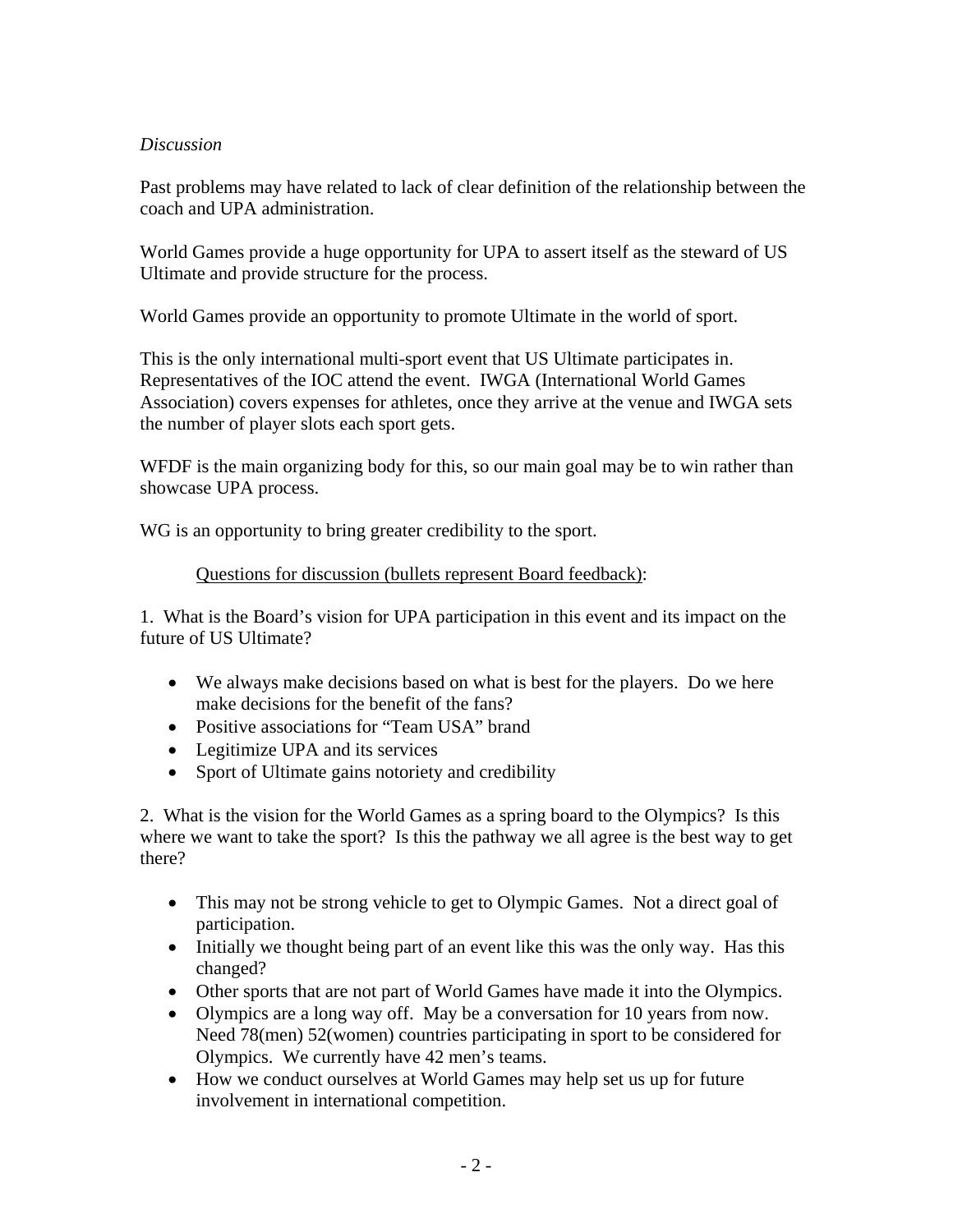3. What does the UPA see as this team's mission?

Straw Poll results (entire group):

- Communicating character of Ultimate among other sports. (5)
- Create community/unity geographical diversity.  $(13)$
- Showcase sport at its best: athleticism, sportsmanship. (14)

4. Should participation be more about creating heroes and role models for the sport rather than just sending a team to this one international event.

- We should build in to the selection process so players know they will be required to do some events that promote the sport: run clinics, etc.
- Will require time and money. Concerns about whether it's a possibility on top of the SP

5. How do we feel about our lack of control over the rules and how the game looks at this venue?

Table this discussion for 4 years. Other sports have different rules than US in international arena.

# Specific discussion on USA team/Coach Selection Process:

# *General discussion points*

1. What are we looking for in a coach?

A contractual relationship with the UPA stating the coach is aligned with UPA policy. The coach will be a partner with the UPA in key-decision-making (i.e. team selection, etc.) The UPA should specify the level of financial support. There should be role clarification. The UPA should have the ability to fire them.

Desirable traits: possible level 1, preferably level 2 coaching certification.

2. How does player selection for this team relate to other international teams?

For the goals of this team, may be good to focus on character in addition to talent. If we're asking them to do other things or be ambassadors (e.g., clinics), we should provide support.

Similar tryout process to juniors would be good.

10:10-10:30 am Break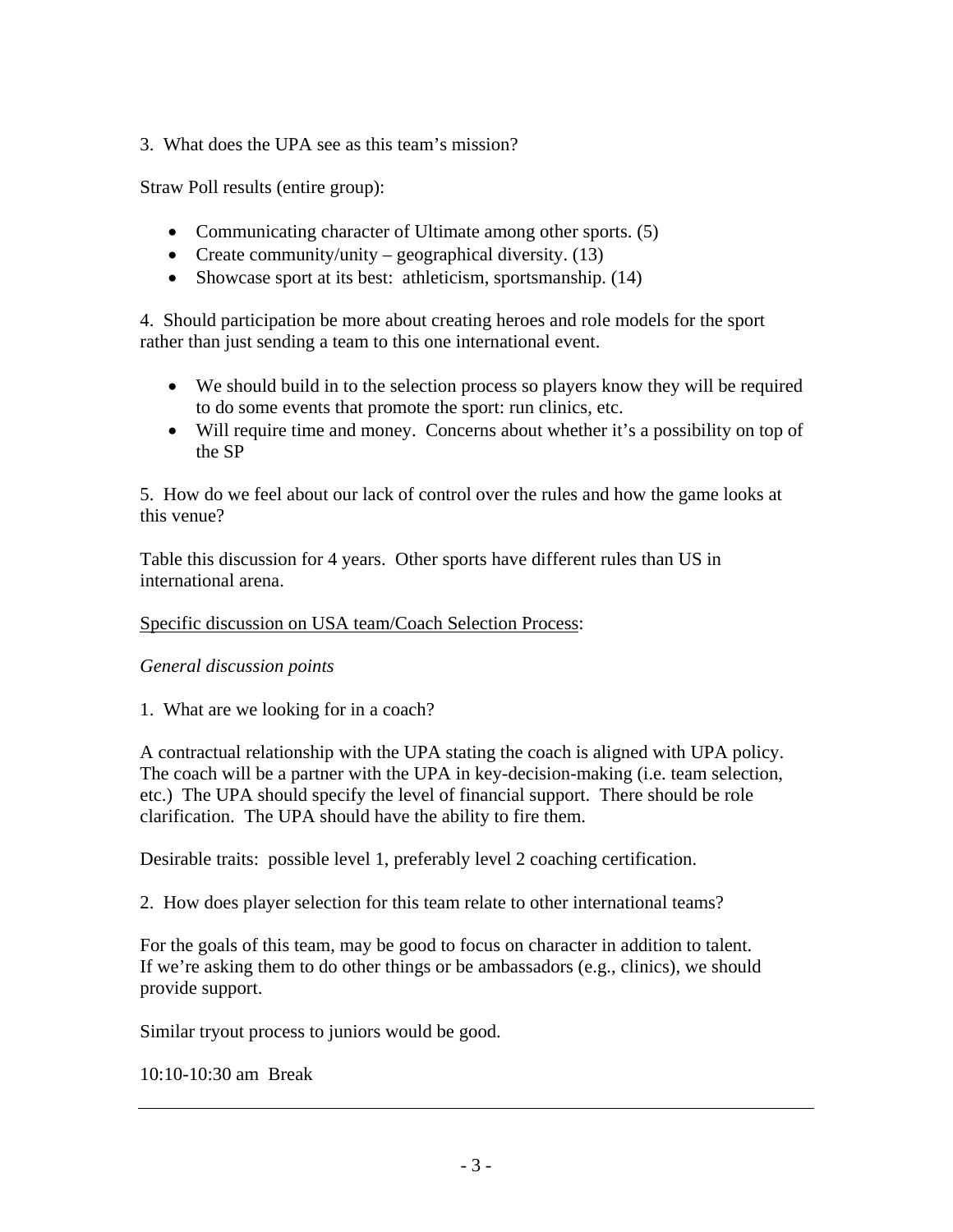# **Proposal 2008.6 UPA Service Boundaries** Henry Thorne/Will Deaver

## *Proposal Wording*

*The following policy is adopted by the UPA:* 

*To focus UPA resources on its US based players, to reduce the complexities associated with extending those services across borders, and to provide the autonomy our neighboring national governing bodies need to become strong self sufficient entities, the UPA will be phasing out the extension of its Outreach and Youth Development services outside of the United States during the next four years. Additionally through a dialog between the UPA members, WFDF, and CUPA with the goal of determining the best course of action for all of these organizations and players over the long term, the UPA will consider potential plans to return its National Championship Series to being a US teams only status.* 

Discussion: Need to separate discussion of outreach and youth development from discussion of championship series (e.g., we must discuss each of these and their provision in Canada/Mexico before making an overall decision).

Background data:

- Melanie: UPA holds about one sanctioned event a year in Canada. In 2007, UPA had 757 Canadian members (2.7% of membership). We send 1-2 start up kits to other countries including some to US troops overseas.
- Sandie: \$25,000 loss of dues if Canadians were no longer members.
- Will: 10 certified Observers are canadian (about 8%).
- Meredith: 3 coaching clinics have been run in Canada. 86 Canadians have attended clinics (about 8% of attendees).

# *Discussion*

General discussion by the Board and HQ staff regarding potential impact on Canadian players for whom the UPA has provided services for many years; impact which UPA provision of services has on potential for growth for CUPA; impact on US players and communities which have benefitted from Canadian participation.

The group then edited the proposal to read:

"To focus UPA resources on its US-based events and other services, to reduce the complexities associated with extending those services across borders, the UPA will be phasing out select services provided outside of the United States during the next four years. This does not include phasing out efforts/resources used to build capabilities in governing bodies in Canada and Mexico. Additionally through a continuing dialog with UPA members, WFDF, and the national governing bodies in Canada and Mexico with the goal of determining the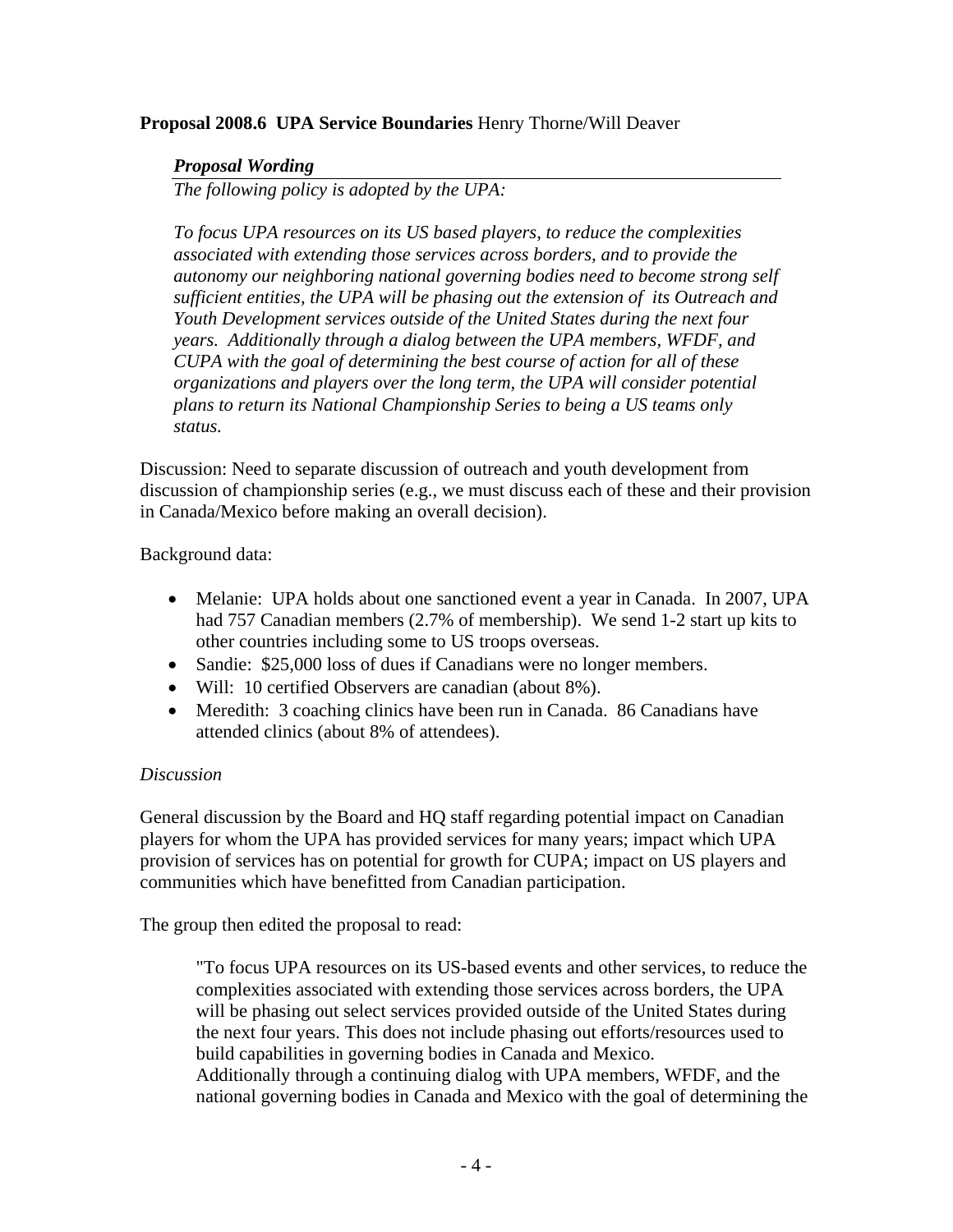best course of action for all of these organizations and players over the long term, the UPA will consider potential plans to return its Championship Series' to being a US-team only status."

It was agreed by the Board that a decision on the proposal be tabled until further analysis and drafting could take place. (9 -2)

Theresa will lead committee (with Kyle) to determine: the level of specificity of the policy, what will be phased out and what won't, and the timeline. There should be a revised policy proposal for the January board meeting.

## 12:00-12:30pm Break for lunch

# **IS Project Update** Sandie Hammerly/Melanie Byrd

Demonstration of current status of IS system project.

Dave Lionetti spoke to the timeline for the First Sports process. The system is more complex than First Sports anticipated. It will not affect our cost. Current timeline for completion is sometime in  $1<sup>st</sup>$  half 2009. First Sports is committed to having someone at HQ 4 days/every other week until the process is complete. All data management will roll out at once. Anything that is static or purely content-related may not be rolled out until later.

### 1:15-1:30 pm Break

David Lionetti led a discussion among Board and staff in order to prepare specifications for online communication tools to be developed as part of FSI package. Goal is to create online community

Avenues for communication on website:

- 1. Communicating news/information to members
- 2. Communication among groups

### **Proposal 2008.4 – UPA Communications Strategies** – Peri Kurshan

### **Proposal Wording:**

*I propose that the UPA implement the following changes in order to address the problems outlined above:* 

*1. Make changes to the UPA website that do a better job of explaining what/who the UPA is and does (in common language). A clear explanation of how the UPA is*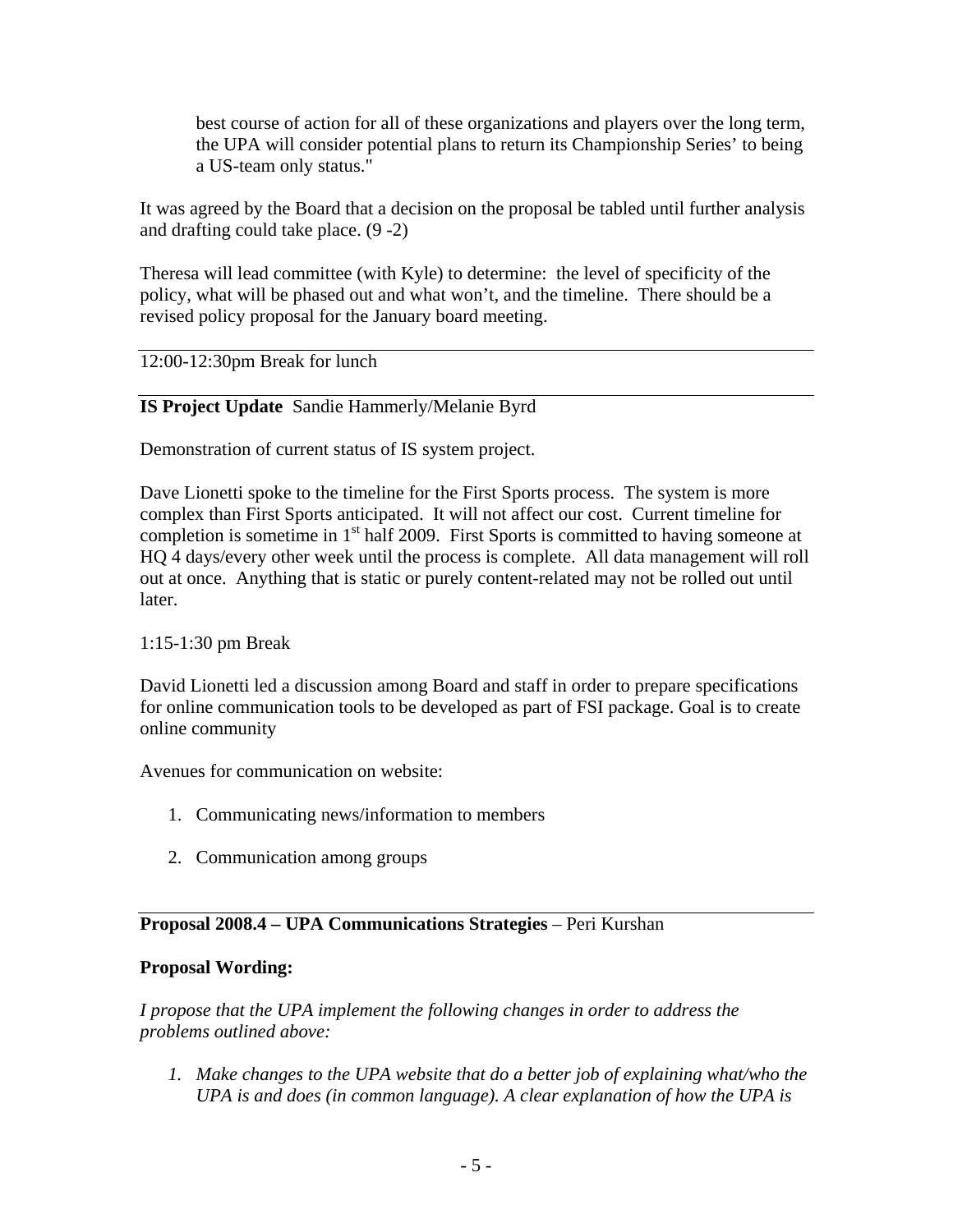*structured, and who makes what decisions, etc, should also be accompanied by photographs of every staff member, board member and national director, as well as a short bio for each person detailing their Ultimate (and/or professional) affiliations and experiences, and their UPA job title/responsibilities. In addition there should be an FAQ section of the website with answers to popular questions such as "Where do my membership dues go?" and "How do I determine whether my eligibility has expired?"* 

- *2. Begin an official UPA forum (for example, a page on our website, or an external blog) that serves as the official UPA mouthpiece for external announcements. The advantage of making announcements within our own forum is that the UPA can address issues that arise without getting bogged down in lengthy arguments on RSD. In order to make sure that our responses are timely and effective, a group of board and/or staff should monitor RSD daily (this group can be made up of people that already monitor RSD regularly), and if there is a thread that warrants a response, alert the UPA director of communication. The director of communication should then collect information from any relevant parties and post an official UPA response as soon as possible. Often in these situations, the time is already being taken to draft a response, but that response is only given to individuals who are directly involved or who contact the UPA themselves. Posting these responses on a publicly available forum does not require any more work, but has the advantage of dispelling false rumors and explaining our rationale to a much larger audience. (For a limited time, we should also post a brief announcement directly on the RSD thread that points people to the official response on our site, until people get used to looking to our site for our response.) This forum can also be used to make general UPA announcements (as opposed to only responses to RSD threads), that require more detail than what is allowed for on our website or enews. For example, an in-depth discussion of various elements of the strategic planning process, or the mission statement (similar to Mike's recent magazine article), could be made on this forum, by board/staff members (of course always vetted by the appropriate people).*
- *3. After implementing points 1 and 2, but before \_\_\_\_\_\_, hire an outside (unaffiliated/unbiased) marketing consultant to review our various branding, marketing and communication initiatives, review the negative feedback we have gotten, and come up with a list of additional suggestions on how to improve our image.*
- *4. Once our IT system is up and running, and after consultation with our outside marketing consultant and any other relevant people, consider hosting a newsgroup akin to RSD but with the following differences: a. Only UPA members would be allowed to post, to do so they would need to register, their name would be verified automatically against our membership database, and their posts would be posted under their full name (no pseudonyms or anonymous posting).*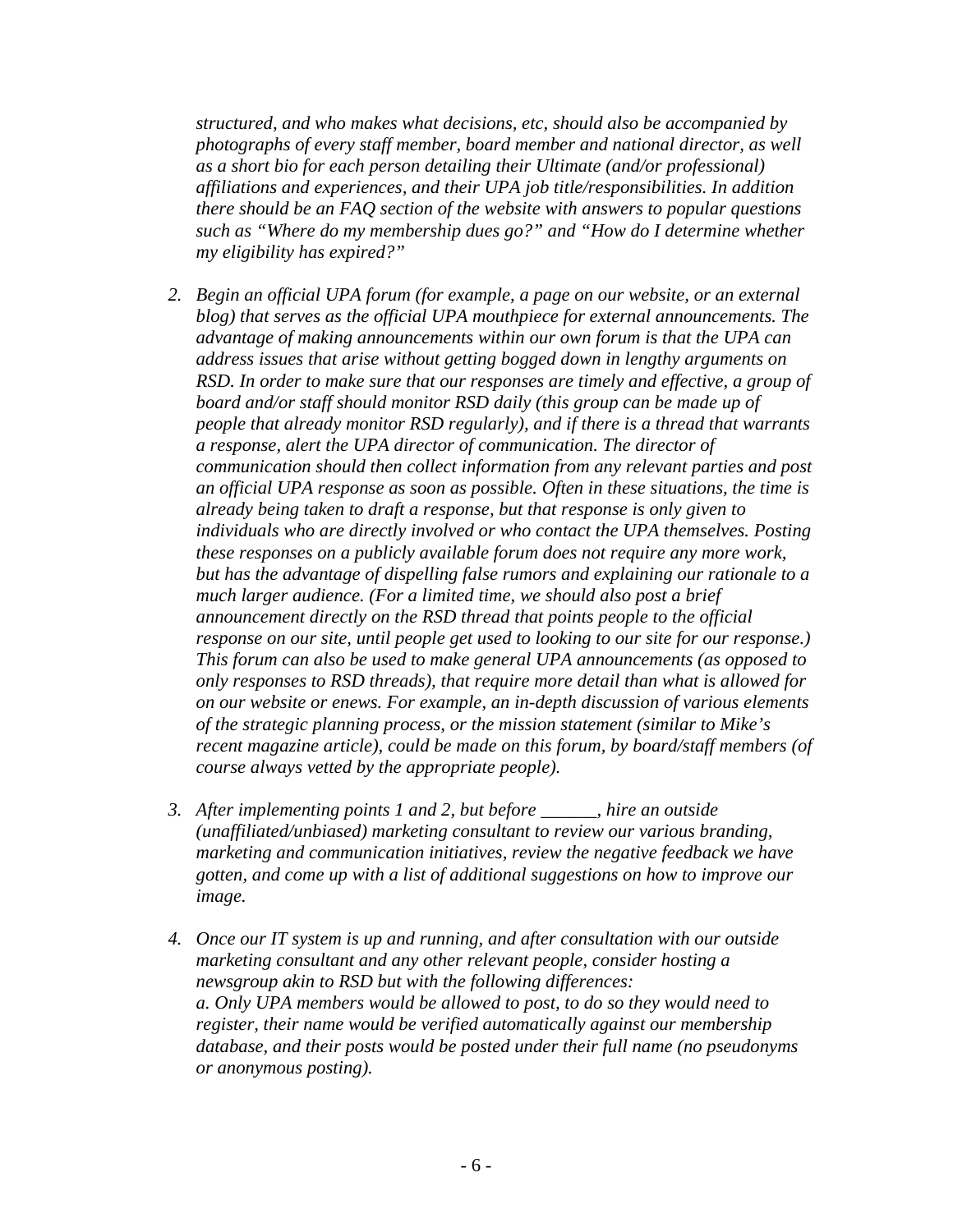*b. The system would be able to automatically reject any post that contained vulgar words.* 

*c. Rules would be placed on what types of posts were acceptable (nopersonal attacks, etc) and repeat offenders would be banned from using the newsgroup (this would require sporadic moderation by someone).* 

*d. The newsgroup would be divided into categories (for example, tournaments, youth, rules, UPA, misc), and the UPA communications director would monitor the "UPA" category and respond when appropriate (either on the newsgroup itself or by linking to another more official forum).* 

Discussion: This proposal was written awhile ago and now many things are already addressing these concerns – however, still interested in having a proposal to drive completion of certain projects.

- 1. Put a face to UPA for members already happening
- 2. Create site to make timely announcements with explanation/updating more proactive than reactive – should be uni-directional
- 3. Hire outside marketing consultant to assess UPA image internal and external to members
- 4. Host a forum (bi-directional)

Mike entertains motion to amend Proposal 2008.4, as proposed by Peri and Theresa. Second: Todd.

"The UPA will:

- 1. Post on UPA.org board/staff profiles, including photographs and information regarding who they are and what they do, and a periodically updated FAQ list on topics, such as eligibility, budget, and organizational roles, etc.
- 2. Create a uni-directional sub-site (e.g. blog format) on UPA.org that allows the UPA to post news/updates regarding "hot" issues and breaking news.
- 3. Create an online forum hosted on UPA.org enabling communication between members and if deemed necessary, posting by the UPA."

Motion to vote on Proposal 2008.4 as amended. Second: Henry Approved: 10/0/0

Mike entertained motion to approve 2008.4 as amended. Motion to approve amendment to Proposal 2008.4: Henry Second: Robin **Approved: 10/0/0** 

**Proposal 2008.3 - Gender Equity** – Peri Kurshan *Proposal Wording:*